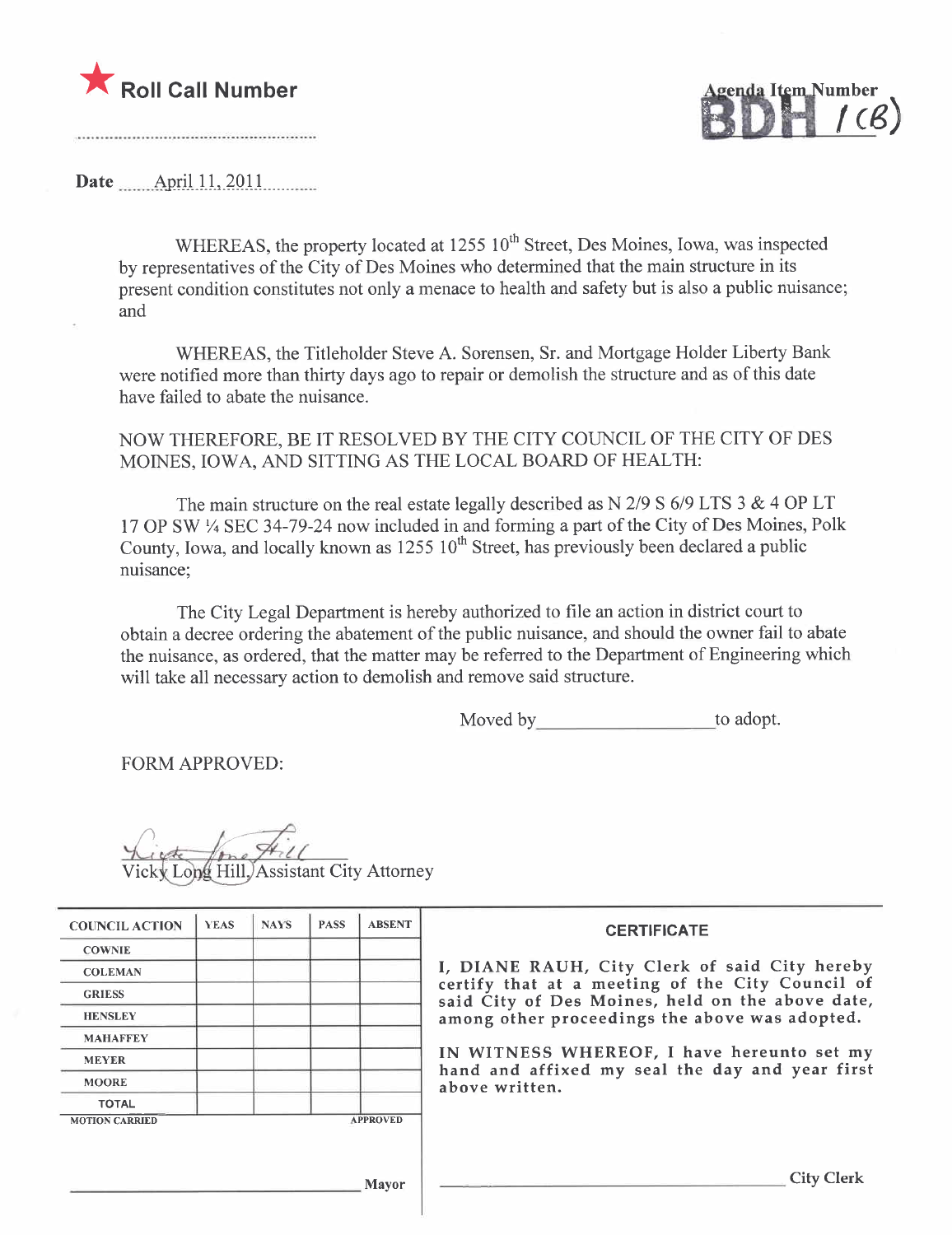

#### POIK COUPTY Assessor **JOUN**

[Home | [General Query | [Legal Query ] [HomeOwner Query ] [Book/Page Query ] [Commercial Query ] [Res Sales Query | [ Comm Sales Query | [ Help ]

| District/Parcel                   | <b>GeoParcel</b>                                               | Map Nbhd | <b>Jurisdiction</b>             | <b>Status</b> |
|-----------------------------------|----------------------------------------------------------------|----------|---------------------------------|---------------|
| 080/07963-000-000 7924-34-383-002 |                                                                |          | 0143 DM76/Z DES MOINES ACTIVE   |               |
| <b>School District</b>            | <b>Tax Increment Finance District Bond/Fire/Sewer/Cemetery</b> |          |                                 |               |
| 1/Des Moines                      |                                                                |          |                                 |               |
| <b>Street Address</b>             |                                                                |          | <b>City State Zipcode</b>       |               |
| <b>1255 10TH ST</b>               |                                                                |          | <b>DES MOINES IA 50314-2736</b> |               |





Approximate date of photo 04/21/2006

# **Mailing Address**

**STEVE A SORENSEN SR 36 MAIN AVE JOHNSTON, IA 50131-2430** 

## **Legal Description**

N 2/9 S 6/9 LTS 3 & 4 OP LT 17 OP SW 1/4 SEC 34-79-24

| Ownership         | <b>Name</b>                 |                                | <b>Recorded</b>                       | <b>Book/Page</b> |      | <b>RevStamps</b> |
|-------------------|-----------------------------|--------------------------------|---------------------------------------|------------------|------|------------------|
| Title Holder #1   | SORENSEN, STEVE A SR        |                                | 2007-01-09                            | 12025/635        |      | 36.80            |
| <b>Assessment</b> | <b>Class</b>                | <b>Kind</b>                    | Land                                  | Bldg             | AgBd | <b>Total</b>     |
| Current           | Residential                 | Full                           | 2,700                                 | 22,500           |      | 25,200           |
|                   | Market Adjusted Cost Report | <b>Estimate Taxes</b><br>Taxes | Polk County Treasurer Tax Information |                  |      | Pay              |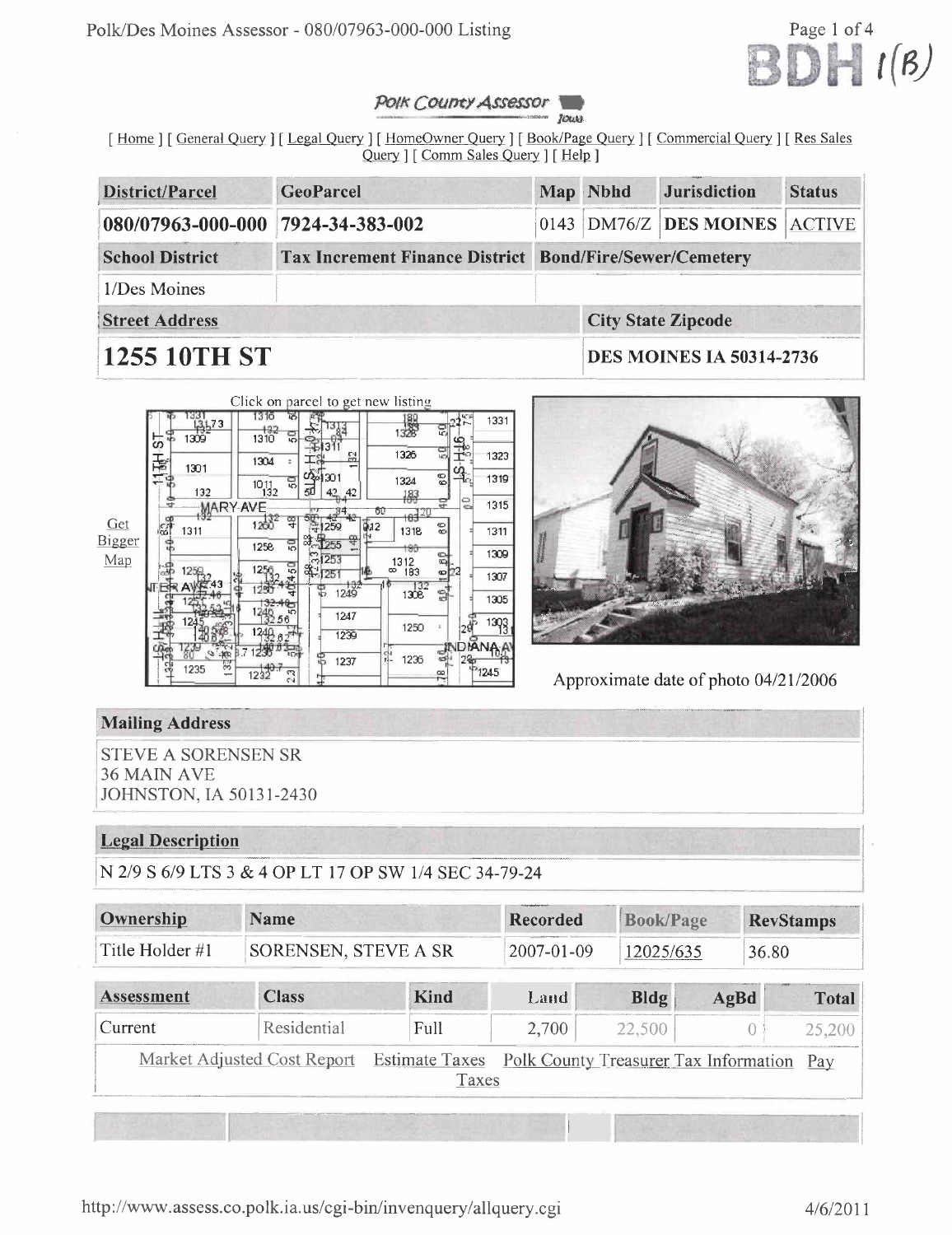

| <b>Zoning</b> | <b>Description</b>                                                                                                        | <b>SF</b> | <b>Assessor Zoning</b>   |
|---------------|---------------------------------------------------------------------------------------------------------------------------|-----------|--------------------------|
| $R-3$         | Multiple Family Residential District                                                                                      |           | Multi-Family Residential |
| *Condition    | Docket no 14361                                                                                                           |           |                          |
|               | Source: City of Des Moines Community Development Published: 2010-03-05 Contact: Planning and<br>Urban Design 515 283-4200 |           |                          |

| Land                         |                |                         |          |
|------------------------------|----------------|-------------------------|----------|
| <b>SQUARE</b><br><b>FEET</b> | 2,763 FRONTAGE | 32.0 <b>DEPTH</b>       | 84.0-    |
| <b>ACRES</b>                 | 0.063 SHAPE    | RC/Rectangle TOPOGRAPHY | N/Normal |

| Residence #1                  |                     |                              |                           |                               |                     |
|-------------------------------|---------------------|------------------------------|---------------------------|-------------------------------|---------------------|
| <b>OCCUPANCY</b>              | SF/Single<br>Family | <b>RESID TYPE</b>            | SH/1.5 Stories            | <b>BLDG</b><br><b>STYLE</b>   | ET/Early 20s        |
| <b>YEAR BUILT</b>             | 1892                | #FAMILIES                    |                           | <b>GRADE</b>                  | 4                   |
| <b>GRADE</b><br><b>ADJUST</b> | $-10$               | <b>CONDITION</b>             | <b>BN/Below</b><br>Normal | <b>TSFLA</b>                  | 935                 |
| <b>MAIN LV</b><br><b>AREA</b> | 560                 | <b>UPPRLV</b><br><b>AREA</b> |                           | 375 BSMT AREA                 | 101                 |
| <b>ENCL</b><br><b>PORCH</b>   | 80                  | <b>FOUNDATION</b>            | <b>B/Brick</b>            | <b>EXT WALL</b><br><b>TYP</b> | WS/Wood<br>Siding   |
| <b>ROOF TYPE</b>              | GB/Gable            | <b>ROOF</b><br><b>MATERL</b> | A/Asphalt<br>Shingle      | <b>HEATING</b>                | A/Gas Forced<br>Air |
| <b>AIR COND</b>               | $\theta$            | <b>BATHROOMS</b>             |                           | <b>BEDROOMS</b>               | 3                   |
| <b>ROOMS</b>                  | 5                   |                              |                           |                               |                     |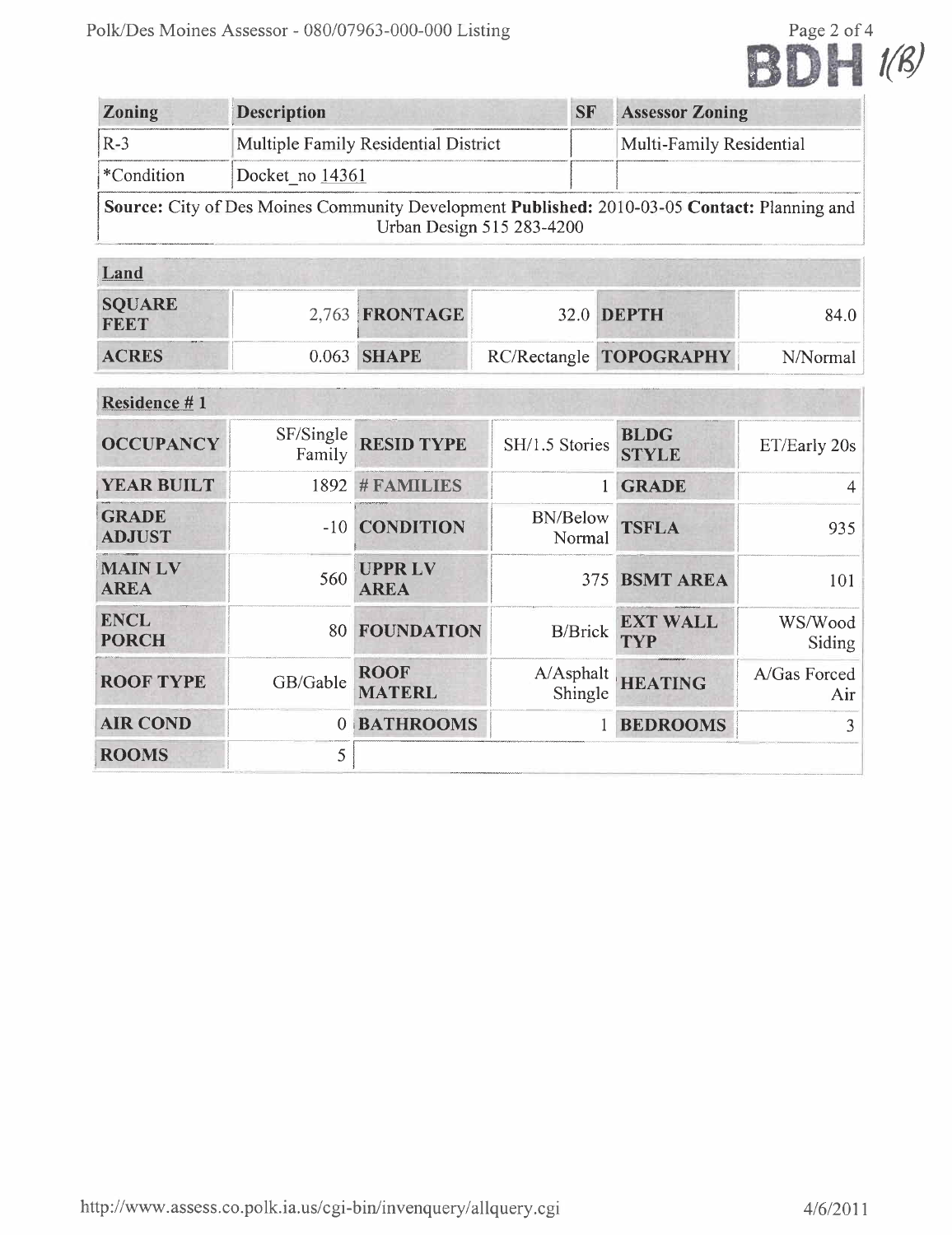

| <b>Seller</b>                    | <b>Buyer</b>                           | <b>Sale</b><br>Date   | <b>Sale</b><br>Price | <b>Instrument</b>           | <b>Book/Page</b> |
|----------------------------------|----------------------------------------|-----------------------|----------------------|-----------------------------|------------------|
| SNY & K LLC                      | <b>SORENSEN SR.,</b><br><b>STEVE A</b> | $2006 -$<br>$12 - 07$ |                      | 23,380 D/Deed               | 12025/635        |
| <b>TAX 206</b>                   | SNY & K LLC                            | $2005 -$<br>08-22     |                      | 10,600 D/Deed               | 11484/657        |
| 1255 10TH<br>STREET, (TRUST)     | AVERY,<br><b>CHRISTOPHER B.</b>        | $2002 -$<br>$01 - 22$ | 12,000               | M/Memorandum of<br>Contract | 9091/571         |
| TALTON, SANDRA<br><b>MESTATE</b> | 1255 10TH STREET<br><b>TRUST</b>       | $2000 -$<br>06-07     |                      | $5,000$ D/Deed              | 8519/225         |
| TAYLOR,<br><b>CHARLES E</b>      | TALTON, SANDRA<br>M                    | 1991-<br>08-30        | 8,000                | C/Contract                  | 6439/206         |

| Year | <b>Type</b> | <b>Status</b> | <b>Application</b> | <b>Permit/Pickup Description</b> |
|------|-------------|---------------|--------------------|----------------------------------|
|      |             |               |                    |                                  |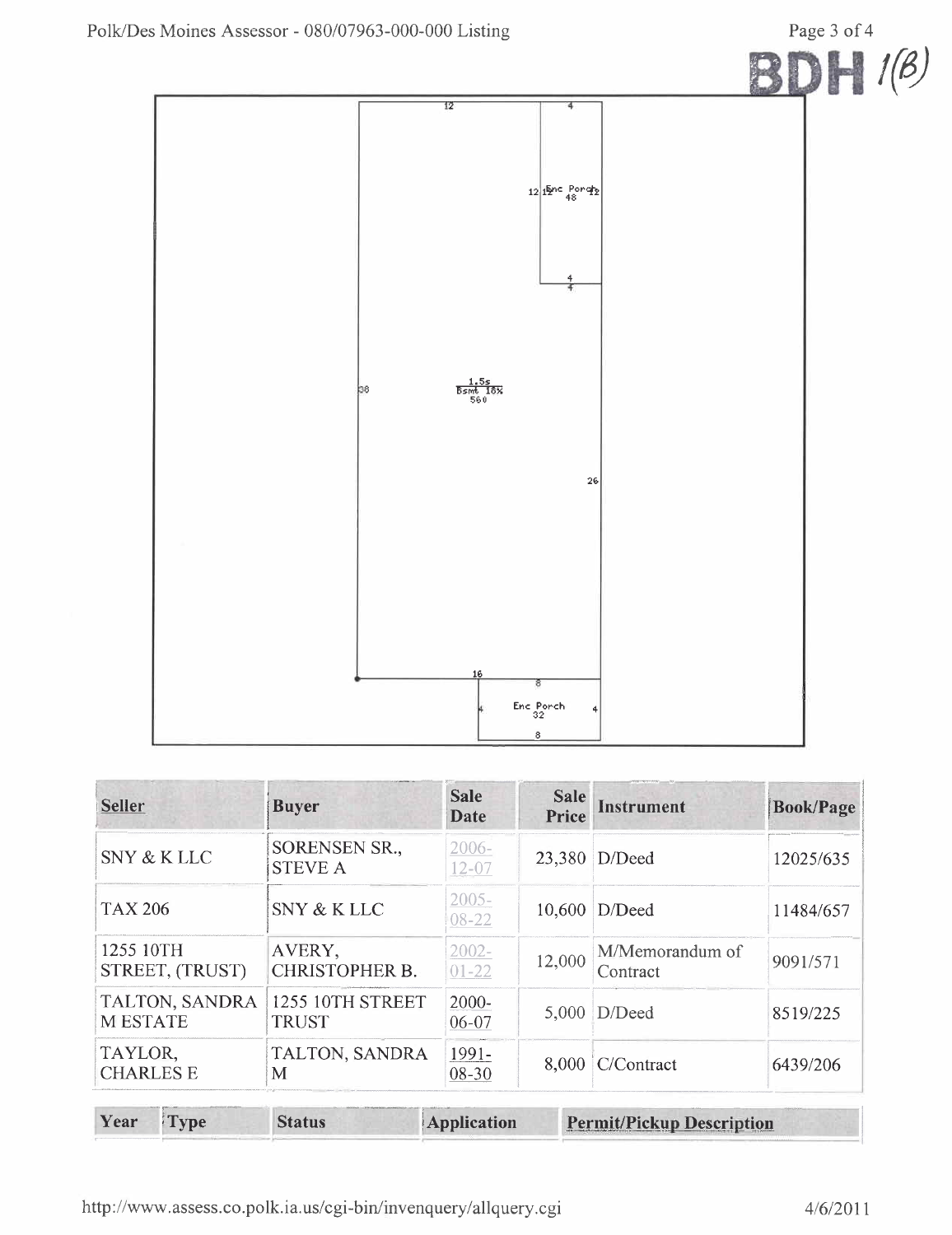| 2006 | U/Pickup               |  | CP/Complete  | 2005-07-22  |       | <b>RV/BOARD OF REVIEW</b> |                  |              |
|------|------------------------|--|--------------|-------------|-------|---------------------------|------------------|--------------|
| Year | <b>Type</b>            |  | <b>Class</b> | <b>Kind</b> | Land  | <b>Bldg</b>               | AgBd             | <b>Total</b> |
| 2009 | <b>Assessment Roll</b> |  | Residential  | Full        | 2,700 | 22,500                    | $\theta$         | 25,200       |
| 2007 | <b>Assessment Roll</b> |  | Residential  | Full        | 2,600 | 21,600                    | $\Omega$         | 24,200       |
| 2006 | Assessment Roll        |  | Residential  | Full        | 2,500 | 34,500                    | $\theta$         | 37,000       |
| 2005 | <b>Board Action</b>    |  | Residential  | Full        | 2,500 | 7,900                     | $\theta$         | 10,400       |
| 2005 | Assessment Roll        |  | Residential  | Full        | 2,500 | 15,100                    | $\boldsymbol{0}$ | 17,600       |
| 2003 | Assessment Roll        |  | Residential  | Full        | 2,180 | 13,180                    | $\theta$         | 15,360       |
| 2001 | <b>Assessment Roll</b> |  | Residential  | Full        | 1,620 | 10,110                    | $\mathbf{0}$     | 11,730       |
| 1999 | <b>Assessment Roll</b> |  | Residential  | Full        | 2,200 | 11,130                    | $\theta$         | 13,330       |
| 1997 | <b>Assessment Roll</b> |  | Residential  | Full        | 1,800 | 9,110                     | $\theta$         | 10,910       |
| 1995 | <b>Assessment Roll</b> |  | Residential  | Full        | 1,680 | 8,490                     | $\mathbf{0}$     | 10,170       |
| 1989 | <b>Assessment Roll</b> |  | Residential  | Full        | 1,450 | 7,350                     | $\theta$         | 8,800        |

## email this page

Room 195, 111 Court Avenue, Des Moines, 14 50309<br>Phone 515 286-3140 / Fax 515 286-3386<br>polkweb@assess.co.polk.ia.us

http://www.assess.co.polk.ia.us/cgi-bin/invenquery/allquery.cgi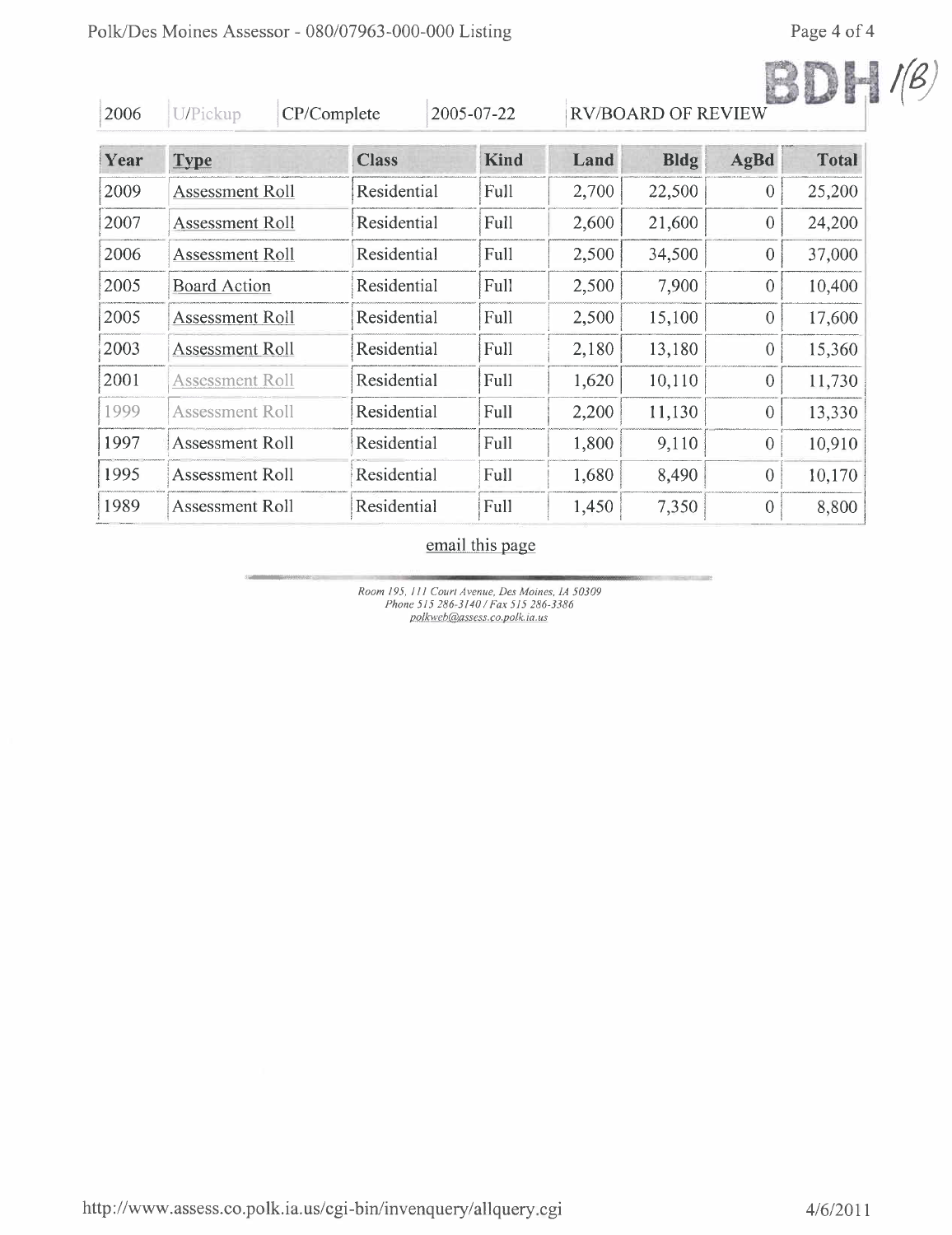

### **PUBLIC NUISANCE** NOTICE OF INSPECTON NEIGHBORHOOD INSPECTON DIVISION COMMUNITY DEVELOPMENT DEPARTMENT CITY OF DES MOINES, IOWA



#### DATE OF NOTICE: January 24, 2011 DATE OF INSPECTION: January 14, 2011

CASE NUMBER: COD2011-00219

PROPERTY ADDRESS: 1255 10TH ST

LEGAL DESCRIPTION: N 2/9 S 6/9 LTS 3 & 4 OP LT 17 OP SW 1/4 SEC 34-79-24

STEVE A SORENSEN SR Title Holder 7700 NW BEAVER DR #W320 JOHNSTON IA 50131

LIBERTY BANK Mortgage Holder NATE VRIEZELAR - VICE. PRES. 320 3RD STREET CEDAR RAPIDS IA 52401

An inspection of the referenced property was conducted for its conformance to the Municipal Code of the City of Des Moines. It has been determined from that inspection that the dwelling currently constitutes not only a menace to health and safety, but is also a public nuisance. Accordingly, the dwelling wil be placarded as unfit for human habitation pursuant to the Municipal Code of the City of Des Moines and the Code of Iowa.

If not occupied at the present time, the dwellng is to remain vacant and unoccupied until occupancy is authorized by this office. If the dwelling is occupied, it must be vacated immediately. If procedures to vacate the premises are not undertaken immediately upon receipt of this notice, and in no case later than seven (7) days, the City wil issue a Municipal Infraction in accordance with Section 60-304 and 60-306 pursuant to the Municipal code of the City of Des Moines. Additionally, if the property had a Certificate of Inspection, it is hereby revoked.

Attached is a listing of the violations existing on the date of the inspection and a recommendation as to the remedial action required to correct such violations. Failure to correct these violations will result in legal action. The violations noted must be corrected within 30 days from the date of this notice. The violations noted must be corrected within 30 days from the date of this notice. Failure to correct these violations will result in a request to the City Council, sitting as the board of Health, to approve legal action. As a result of this public nuisance action there will be costs incurred by the City. Costs will be billed out when the nuisance has been abated. Failure to pay the costs will result in collection by assessment to the property or personal judgment.

### ALL ELECTRICAL, MECHANICAL, PLUMBING, AND STRUCTURAL COMPONETS IN NEED OF REPLACEMENT OR REPAIR, ARE TO BE BROUGHT TO MINIMUM CODE REQUIREMENTS WITH NECESSARY PERMITS AS REQUIRED TO MEET CITY CODES.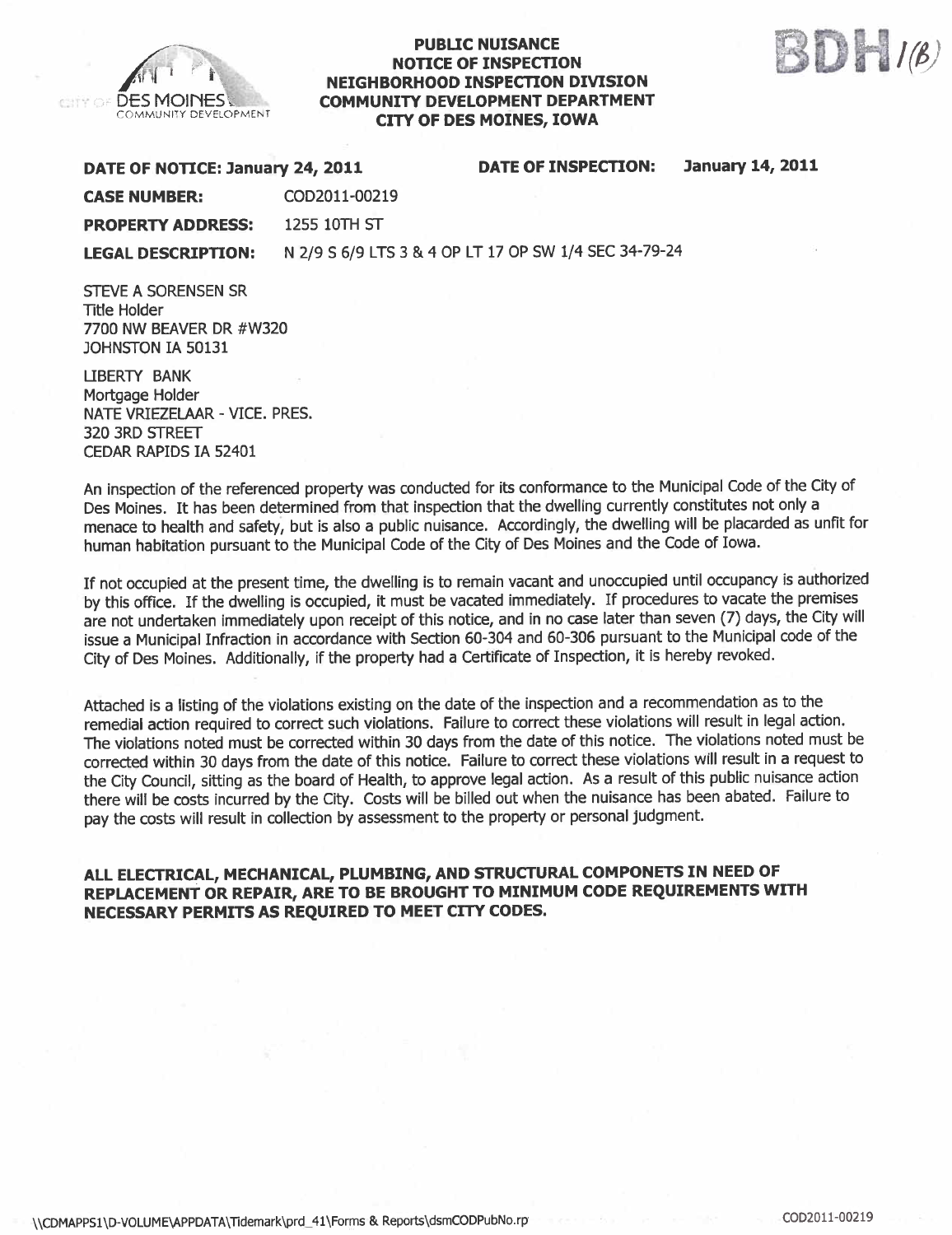Appropriate building permits may be required for those violations noted in the "Special Requirements" section on the notice. Should you have questions regarding permits, contact the Permit and Development Center at 283-4200. All work performed by a contractor or you must be completed in a workmanlike manner. If you plan to renovate the structure and it has been vacant for a period in excess of one year, there may be zoning issues, which will affect the proposed use of the structure and/or real estate. Please contact the Development Zoning Division at 283-4207 to determine what the legal use for the structure and/or the real estate is prior to commencement of any renovation.

If you believe the building is beyond repair and decide to remove it, all debris must be removed from the property and the basement excavation if any, filled in the manner required by the City. You are encouraged to arrange for this demolition yourself; however a demolition permit must be obtained from the Building Department. In the event you are unable to arrange for demolition, you may sign a waiver voluntarily authorizing the City to do so. However, the city may take a personal judgment against you for the costs of removaL.

If you no longer own the property, notify us in writing of the name, address, and telephone number of the new owner. A copy of the real estate contract or deed, if it has not been recorded at the County Recorder's Office, shall likewise be furnished to the Neighborhood Inspection Division.

Should you have any questions, feel free to calL. I can usually be reached between 8:00am and 9:00am, Monday through Friday.

Neighborhood Inspection Division

(515) 283-4208

Nid Inspector

DATE MAILED:  $1/24/2011$  MAILED BY: TSY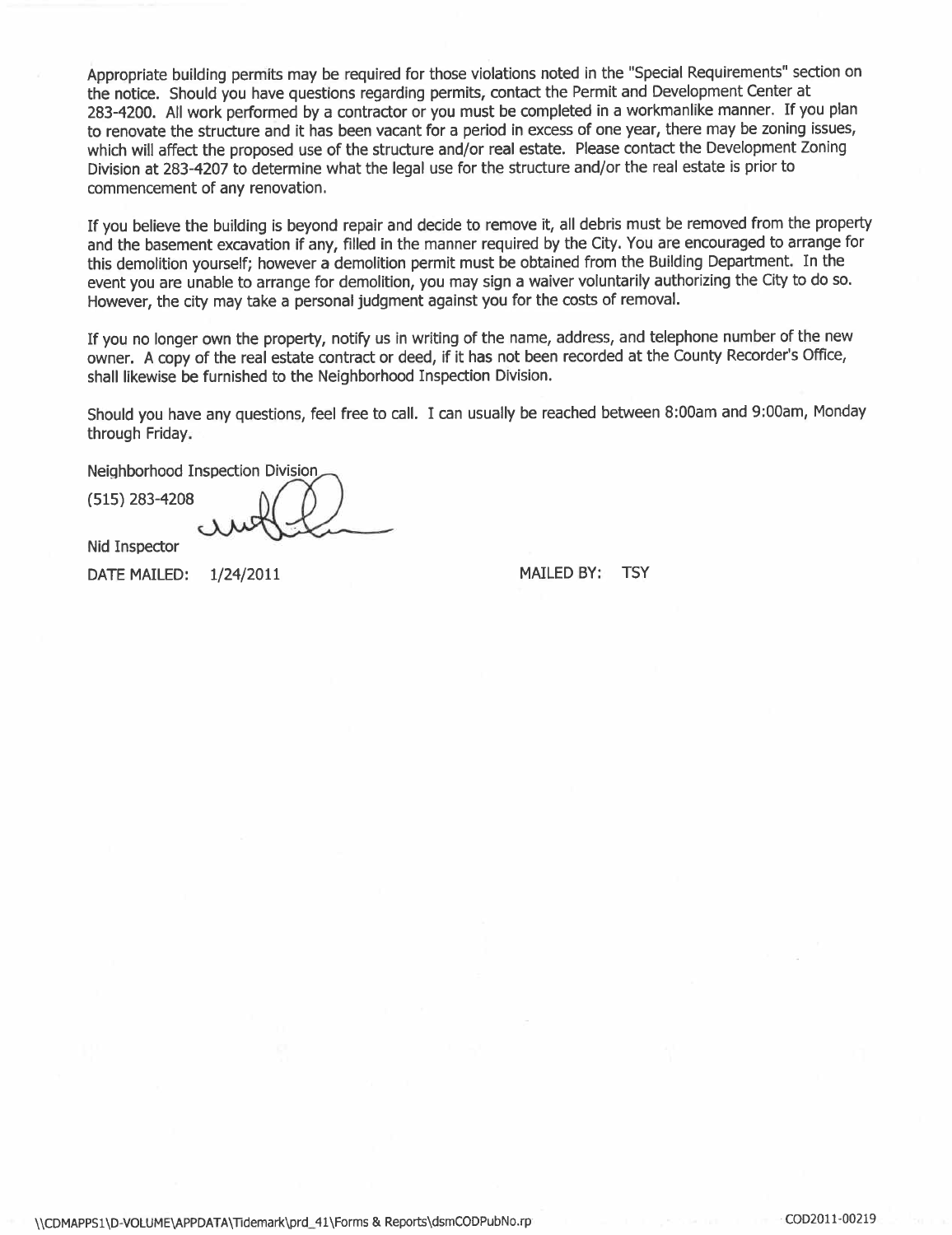

|                                          | <u>Areas that need attention:</u> 1255 1010 31                            |         |                             |
|------------------------------------------|---------------------------------------------------------------------------|---------|-----------------------------|
| <b>Component:</b><br><b>Requirement:</b> | <b>Ductwork</b><br><b>Mechanical Permit</b>                               | Defect: | In poor repair              |
| <b>Comments:</b>                         |                                                                           |         | Location: Crawl Space       |
|                                          |                                                                           |         |                             |
|                                          |                                                                           |         |                             |
| <b>Component:</b><br>Requirement:        | <b>Electrical Lighting Fixtures</b><br>Compliance, International Property | Defect: | <b>Improperly Installed</b> |
| <b>Comments:</b>                         | Maintenance Code                                                          |         | Location: Throughout        |
|                                          |                                                                           |         |                             |
| <b>Component:</b>                        | <b>Electrical Other Fixtures</b>                                          | Defect: | <b>Improperly Installed</b> |
| Requirement:                             | Compliance, International Property<br>Maintenance Code                    |         | <b>Location:</b> Throughout |
| <b>Comments:</b>                         |                                                                           |         |                             |
|                                          |                                                                           |         |                             |
| <b>Component:</b>                        | <b>Electrical Receptacles</b>                                             | Defect: | <b>Improperly Installed</b> |
| <b>Requirement:</b>                      | Compliance, International Property<br><b>Maintenance Code</b>             |         | Location: Throughout        |
| <b>Comments:</b>                         |                                                                           |         |                             |
|                                          |                                                                           |         |                             |
| <b>Component:</b><br>Requirement:        | <b>Electrical System</b><br><b>Electrical Permit</b>                      | Defect: | <b>Improperly Installed</b> |
| <b>Comments:</b>                         |                                                                           |         | Location: Throughout        |
|                                          |                                                                           |         |                             |
| <b>Component:</b>                        | <b>Exterior Doors/Jams</b>                                                | Defect: | In poor repair              |
| <b>Requirement:</b>                      | Compliance, International Property                                        |         | Location: Throughout        |
| <b>Comments:</b>                         | <b>Maintenance Code</b>                                                   |         |                             |
|                                          |                                                                           |         |                             |
| <b>Component:</b>                        | <b>Exterior Walls</b>                                                     | Defect: | Major sagging               |
| Requirement:                             | <b>Building Permit</b>                                                    |         | <b>Location:</b> Throughout |
| <b>Comments:</b>                         |                                                                           |         |                             |
|                                          |                                                                           |         |                             |
| <b>Component:</b><br>Requirement:        | <b>Exterior Walls</b><br>Compliance, International Property               | Defect: | Severly peeling paint       |
| <b>Comments:</b>                         | <b>Maintenance Code</b>                                                   |         | Location: Throughout        |
|                                          |                                                                           |         |                             |
|                                          |                                                                           |         |                             |